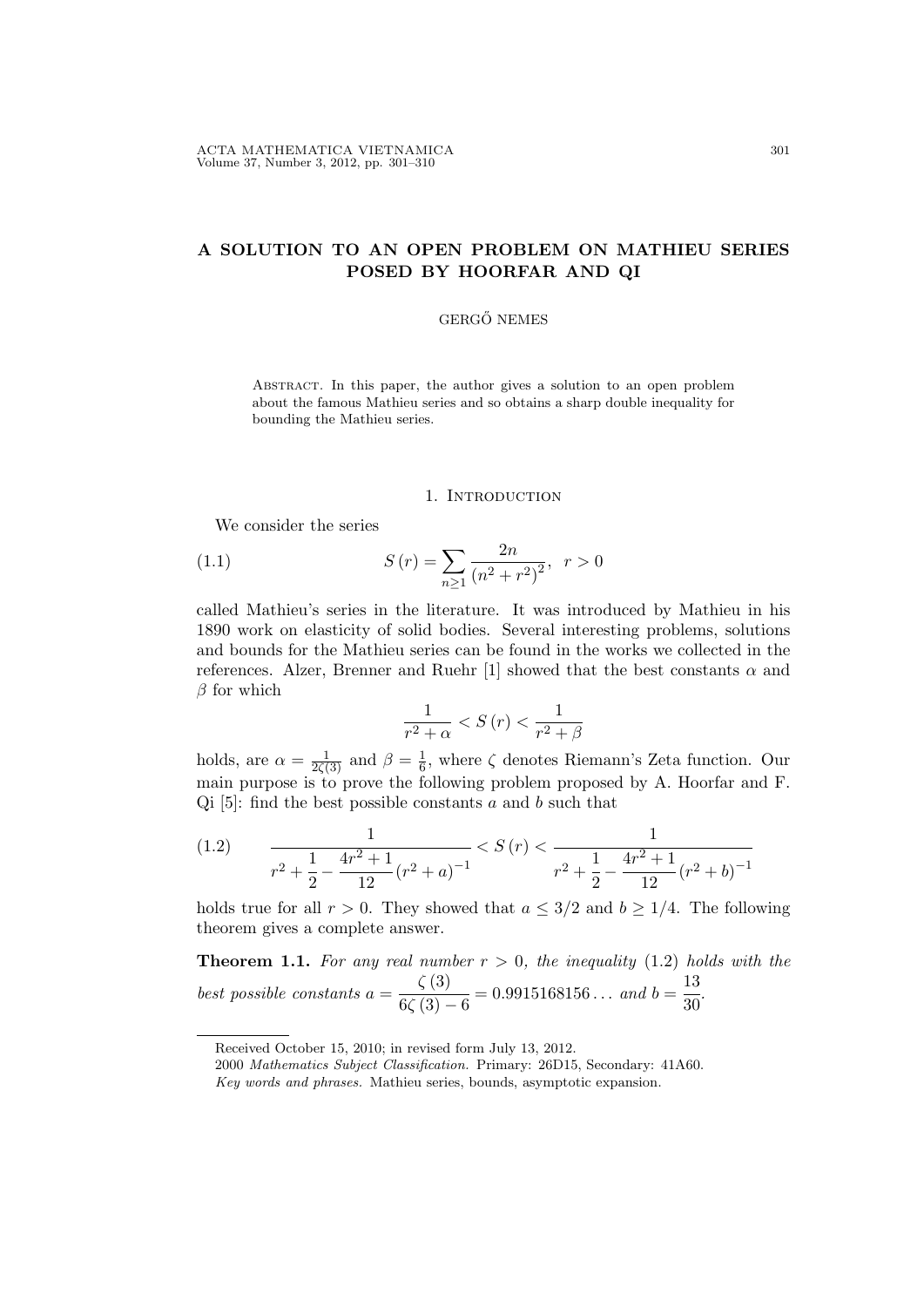#### $302$  GERGŐ NEMES

### 2. Lemmas

To prove our theorem we define a function  $\alpha$  for any real number  $r > 0$  by the equality

$$
S(r) = \frac{1}{r^{2} + \frac{1}{2} - \frac{4r^{2} + 1}{12}(r^{2} + \alpha(r))^{-1}}.
$$

Theorem 1.1 is a corollary of the following lemmas.

**Lemma 2.1.** For any real number  $r > 2.57$ ,  $\alpha(r)$  is a strictly decreasing function of r, satisfies the inequalities  $\frac{13}{30} < \alpha(r) < \frac{\zeta(3)}{6\zeta(3)}$  $\frac{\zeta(3)}{6\zeta(3)-6}$ , and  $\lim_{r \to +\infty} \alpha(r) = \frac{13}{30}$ .

**Lemma 2.2.** For any real number  $0 < r \leq 0.3$ ,  $\alpha(r)$  is a strictly decreasing function of r and satisfies the inequalities  $\frac{13}{30} < \alpha(r) < \frac{\zeta(3)}{6\zeta(3)}$ .  $\frac{\zeta(3)}{6\zeta(3)-6}$ .

**Lemma 2.3.** For any real number  $0.3 < r \le 2.57$ ,  $\alpha(r)$  satisfies the inequalities  $\frac{13}{30} < \alpha(r) < \frac{\zeta(3)}{6\zeta(3)}$  $\frac{\zeta(3)}{6\zeta(3)-6}$ .

In this paper we use the following definition of the Bernoulli numbers:

$$
\frac{x}{e^x - 1} = 1 - \frac{1}{2}x + B_2 \frac{x^2}{2!} - B_4 \frac{x^4}{4!} + B_6 \frac{x^6}{6!} - \dots, \ |x| < 2\pi, \ x \neq 0,
$$

thus the first few are

$$
B_2 = \frac{1}{6}
$$
,  $B_4 = \frac{1}{30}$ ,  $B_6 = \frac{1}{42}$ ,  $B_8 = \frac{1}{30}$ ,  $B_{10} = \frac{5}{66}$ , ...

To prove our lemmas we shall use the following theorem of Russell [12].

**Lemma 2.4.** Let  $S(r)$  be defined by (1.1) and  $f(x) = x/(e^x - 1)$  if  $x \neq 0$ ,  $f(0) = 1$ . Then

$$
S(r) = \frac{1}{r^2} - \sum_{i=1}^{k} \frac{B_{2i}}{r^{2i+2}} + R_k(r) \quad (r > 0, k = 1, 2, ...),
$$

where  $R_k(r)$  may be expressed in either of the forms

$$
R_k(r) = \frac{(-1)^k}{r^{2k+2}} \int_0^\infty f^{(2k+1)}(x) \cos(rx) dx
$$
  
= 
$$
\frac{(-1)^{k+1}}{r^{2k+3}} \int_0^\infty f^{(2k+2)}(x) \sin(rx) dx
$$

and

$$
|R_k(r)| < \frac{1}{r^{2k+2}} \frac{\pi}{2} \binom{k+1/2}{k} B_{2k}.
$$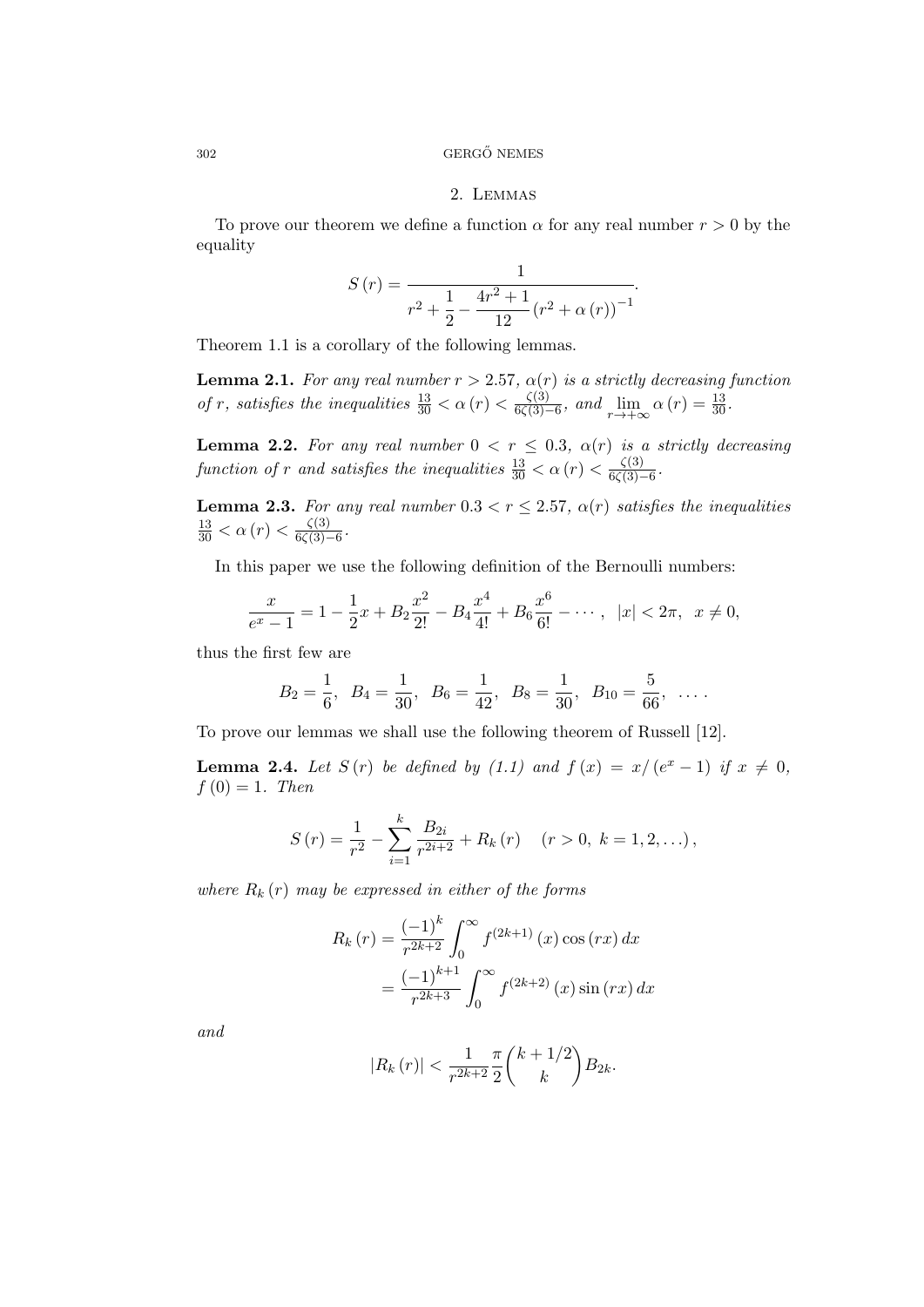## 3. Proofs of the lemmas

*Proof of Lemma 2.1.* From the definition of  $\alpha(r)$  we have

(3.1) 
$$
\alpha(r) = \frac{(12r^4 + 2r^2 - 1) S(r) - 12r^2}{12 - (12r^2 + 6) S(r)}.
$$

According to Hoorfar and Qi we find that

$$
\frac{1}{4}\leq\alpha\left( r\right) \leq\frac{3}{2},
$$

if  $r > 0$ . We have to improve this for  $r > 2.57$ . Note that if (3.2)  $A(r) < S(r) < B(r)$ 

and

(3.3) 
$$
\frac{1}{r^2 + 1/2} < A(r), B(r),
$$

then

$$
(3.4) \quad \frac{\left(12r^4+2r^2-1\right)B\left(r\right)-12r^2}{12-\left(12r^2+6\right)B\left(r\right)}<\alpha\left(r\right)<\frac{\left(12r^4+2r^2-1\right)A\left(r\right)-12r^2}{12-\left(12r^2+6\right)A\left(r\right)}.
$$

From Lemma 2.4 we have

$$
S(r) > \frac{1}{r^2} - \frac{1}{6r^4} - \frac{1}{30r^6} - \frac{1}{42r^8} - \left| \frac{\pi}{2} \left( \frac{7}{2} \right) \frac{1}{42} \right| \frac{1}{r^8}
$$
  
>  $\frac{1}{r^2} - \frac{1}{6r^4} - \frac{1}{30r^6} - \frac{53}{500r^8} > \frac{1}{r^2 + 1/2}$ ,

if  $r > 1$ . Let

$$
G(r) = \frac{1}{r^2} - \frac{1}{6r^4} - \frac{1}{30r^6} - \frac{53}{500r^8},
$$

then

(3.5) 
$$
\alpha(r) < \frac{\left(12r^4 + 2r^2 - 1\right)G(r) - 12r^2}{12 - \left(12r^2 + 6\right)G(r)}
$$

(3.6) 
$$
= \frac{2600r^6 + 1758r^4 + 268r^2 - 159}{6000r^6 - 2100r^4 - 2208r^2 - 954} < \frac{\zeta(3)}{6\zeta(3) - 6},
$$

if  $r > 1.3$ . Applying Russell's theorem again, we obtain

$$
\frac{1}{r^2 + 1/2} < S(r) < \frac{1}{r^2} - \frac{1}{6r^4} - \frac{1}{30r^6} - \frac{1}{42r^8} + \left| \frac{\pi}{2} \binom{7/2}{3} \frac{1}{42} \right| \frac{1}{r^8} \\
& < \frac{1}{r^2} - \frac{1}{6r^4} - \frac{1}{30r^6} + \frac{3}{50r^8},
$$

if  $r > 0$ . Let

$$
K(r) = \frac{1}{r^2} - \frac{1}{6r^4} - \frac{1}{30r^6} + \frac{3}{50r^8},
$$

then

$$
\alpha(r) > \frac{\left(12r^4 + 2r^2 - 1\right)K(r) - 12r^2}{12 - \left(12r^2 + 6\right)K(r)} = \frac{260r^6 - 123r^4 - 23r^2 + 9}{600r^6 - 210r^4 + 78r^2 + 54}.
$$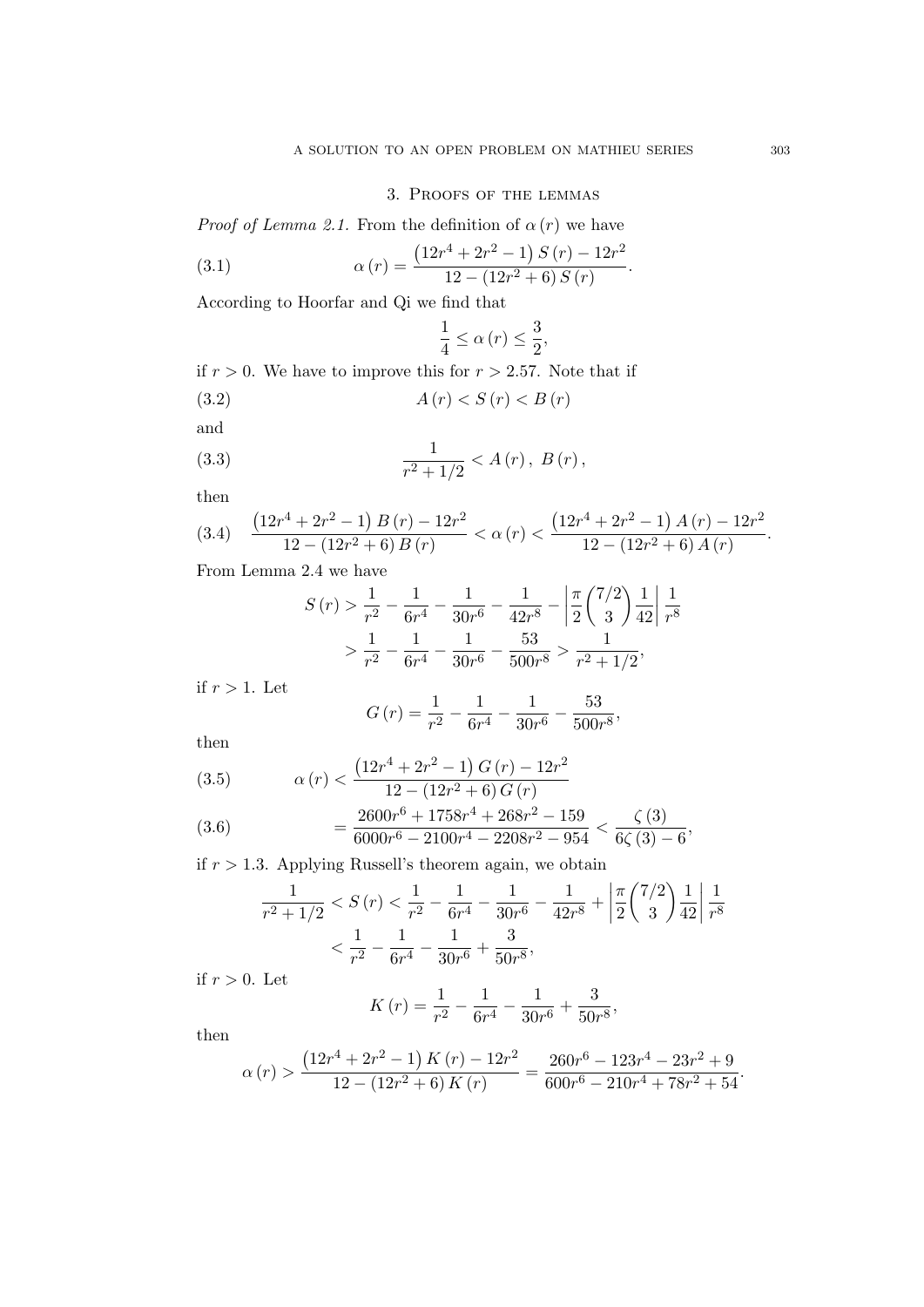From this and from (3.5) we find

$$
\lim_{r \to +\infty} \frac{260r^6 - 123r^4 - 23r^2 + 9}{600r^6 - 210r^4 + 78r^2 + 54} \le \lim_{r \to +\infty} \alpha(r)
$$
\n
$$
\le \lim_{r \to +\infty} \frac{2600r^6 + 1758r^4 + 268r^2 - 159}{6000r^6 - 2100r^4 - 2208r^2 - 954}.
$$

Since

$$
\lim_{r \to +\infty} \frac{260r^6 - 123r^4 - 23r^2 + 9}{600r^6 - 210r^4 + 78r^2 + 54} = \lim_{r \to +\infty} \frac{2600r^6 + 1758r^4 + 268r^2 - 159}{6000r^6 - 2100r^4 - 2208r^2 - 954} = \frac{13}{30}
$$

we obtain

$$
\lim_{r \to +\infty} \alpha(r) = \frac{13}{30}.
$$

Now we consider the monotonicity of  $\alpha$ . We will show that the value of the derivative  $\alpha'(r)$  is negative for any real number  $r > 2.57$ . A straightforward calculation gives

(3.7)  
\n
$$
-\frac{3}{2r}\left(\left(r^2+\frac{1}{2}\right)S(r)-1\right)^2\alpha'(r)=\left(3r^4+3r^2+\frac{1}{2}\right)S^2(r)-\left(6r^2+2\right)S(r)-\left(2r^2+\frac{1}{2}\right)\sum_{n\geq 1}\frac{2n}{\left(r^2+n^2\right)^3}+3.
$$

Thus it is sufficient to show that for  $r > 2.57$ ,

(3.8) 
$$
T(r) := \left(3r^4 + 3r^2 + \frac{1}{2}\right) S^2(r) - \left(6r^2 + 2\right) S(r) - \left(2r^2 + \frac{1}{2}\right) \sum_{n \ge 1} \frac{2n}{\left(r^2 + n^2\right)^3} + 3 > 0.
$$

From Lemma 2.4 we have

$$
S(r) = \frac{1}{r^2} - \frac{1}{6r^4} - \frac{1}{30r^6} - \frac{1}{42r^8} - \frac{1}{30r^{10}} + R_4(r),
$$
  
\n
$$
S^2(r) = \frac{2R_4(r)}{r^2} - \frac{R_4(r) - 3}{3r^4} - \frac{R_4(r) + 5}{15r^6} - \frac{60R_4(r) + 49}{1260r^8} - \frac{42R_4(r) + 23}{630r^{10}} + M(r),
$$

$$
\sum_{n\geq 1} \frac{2n}{\left(r^2+n^2\right)^3} = -\frac{1}{4r}S'\left(r\right) = \frac{1}{2r^4} - \frac{1}{6r^6} - \frac{1}{20r^8} - \frac{1}{21r^{10}} - \frac{1}{12r^{12}} - \frac{1}{4r}R'_4\left(r\right),
$$

where

$$
(3.9) \quad M(r) = -\frac{121}{2100r^{12}} + \frac{4}{315r^{14}} + \frac{41}{14700r^{16}} + \frac{1}{630r^{18}} + \frac{1}{900r^{20}} + R_4^2(r).
$$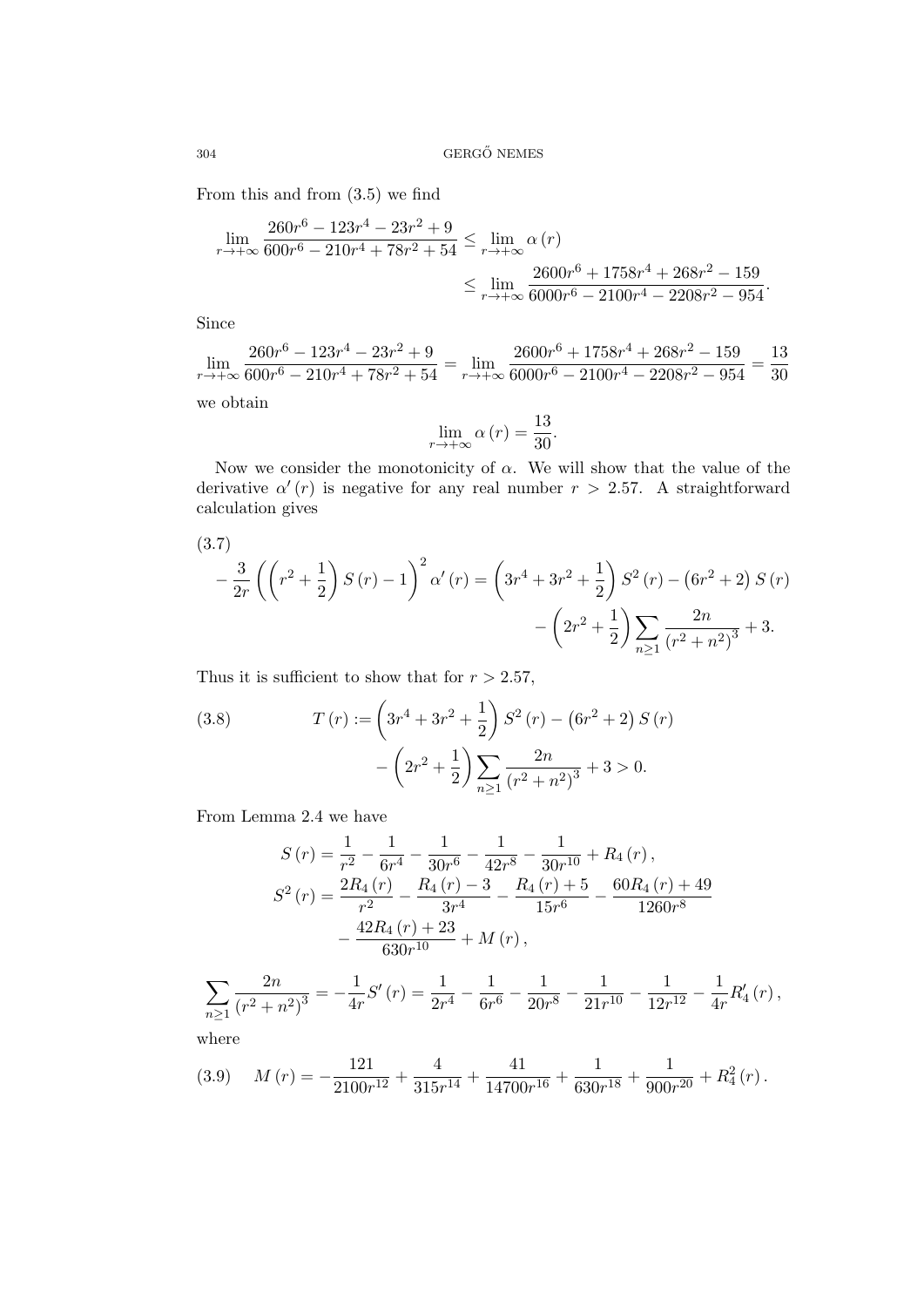By substituting these into (3.8) we obtain

$$
T(r) = 3r^{4}M(r) + 3r^{2}M(r) + \frac{R'_{4}(r)r}{2} + \frac{R'_{4}(r)}{8r} - \frac{R_{4}(r)}{5r^{2}} - \frac{107R_{4}(r)}{210r^{4}} - \frac{79R_{4}(r)}{210r^{6}} - \frac{282R_{4}(r) - 301}{1260r^{8}} - \frac{6R_{4}(r) - 43}{180r^{10}} + \frac{1}{24r^{12}} + \frac{6R_{4}(r) + M(r)}{2}.
$$

From Lemma 2.4 we have

$$
R_4(r) = -\frac{5}{66r^{12}} - \frac{691}{2730r^{14}} + R_6(r) < -\frac{5}{66r^{12}} - \frac{691}{2730r^{14}} + \frac{1}{r^{14}}\frac{\pi}{2} \binom{13/2}{6} B_{12} \\
 < -\frac{5}{66r^{12}} + \frac{1}{r^{14}}.
$$

Thus if  $r \geq 1$ ,

$$
-\frac{R_4(r)}{5r^2} - \frac{107R_4(r)}{210r^4} - \frac{79R_4(r)}{210r^6} - \frac{282R_4(r) - 301}{1260r^8} - \frac{6R_4(r) - 43}{180r^{10}}
$$
  
\n
$$
> \frac{43}{180r^8} + \frac{43}{180r^{10}} + \frac{1}{66r^{14}} - \frac{2237}{13860r^{16}} - \frac{6667}{13860r^{18}}
$$
  
\n
$$
- \frac{4979}{13860r^{20}} - \frac{3067}{13860r^{22}} - \frac{1}{30r^{24}}
$$
  
\n
$$
\ge \frac{43}{180r^8} + \frac{43}{180r^{10}} + \frac{1}{66r^{14}} - \frac{1451}{1155r^{16}}.
$$

This means that

$$
T(r) > 3r^{4}M(r) + 3r^{2}M(r) + \frac{R_{4}'(r)r}{2} + \frac{R_{4}'(r)}{8r} + \frac{43}{180r^{8}} + \frac{43}{180r^{10}} + \frac{1}{24r^{12}} + \frac{1}{66r^{14}} - \frac{1451}{1155r^{16}} + \frac{6R_{4}(r) + M(r)}{2}.
$$

From (3.9) it is clear that

$$
M(r) > -\frac{121}{2100r^{12}} + \frac{4}{315r^{14}} + \frac{41}{14700r^{16}}.
$$

We also have

$$
R_4(r) = -\frac{5}{66r^{12}} - \frac{691}{2730r^{14}} + R_6(r) > -\frac{5}{66r^{12}} - \frac{691}{2730r^{14}} - \frac{1}{r^{14}}\frac{\pi}{2} \binom{13/2}{6} B_{12} > -\frac{5}{66r^{12}} - \frac{3967}{2730r^{14}},
$$

and thus

(3.10)  $T(r) > \frac{R'_4(r)r}{2}$  $\frac{(r) r}{2} + \frac{R'_{4}(r)}{8r}$  $\frac{4}{8r}$  +  $\frac{104}{1575r}$  $\frac{104}{1575r^8} + \frac{164}{1575r}$  $\frac{164}{1575r^{10}} - \frac{13579}{80850r^{10}}$  $\frac{13579}{80850r^{12}} - \frac{27302953}{6306300r^1}$  $rac{27302953}{6306300r^{14}} - \frac{405829}{323400r}$  $\frac{100025}{323400r^{16}}$ Now we are going to estimate  $R_4'(r)$ . We have

$$
R_4'(r) = \left(-\frac{5}{66r^{12}} - \frac{691}{2730r^{14}} + R_6(r)\right)' = \frac{10}{11r^{13}} + \frac{691}{195r^{15}} + R_6'(r),
$$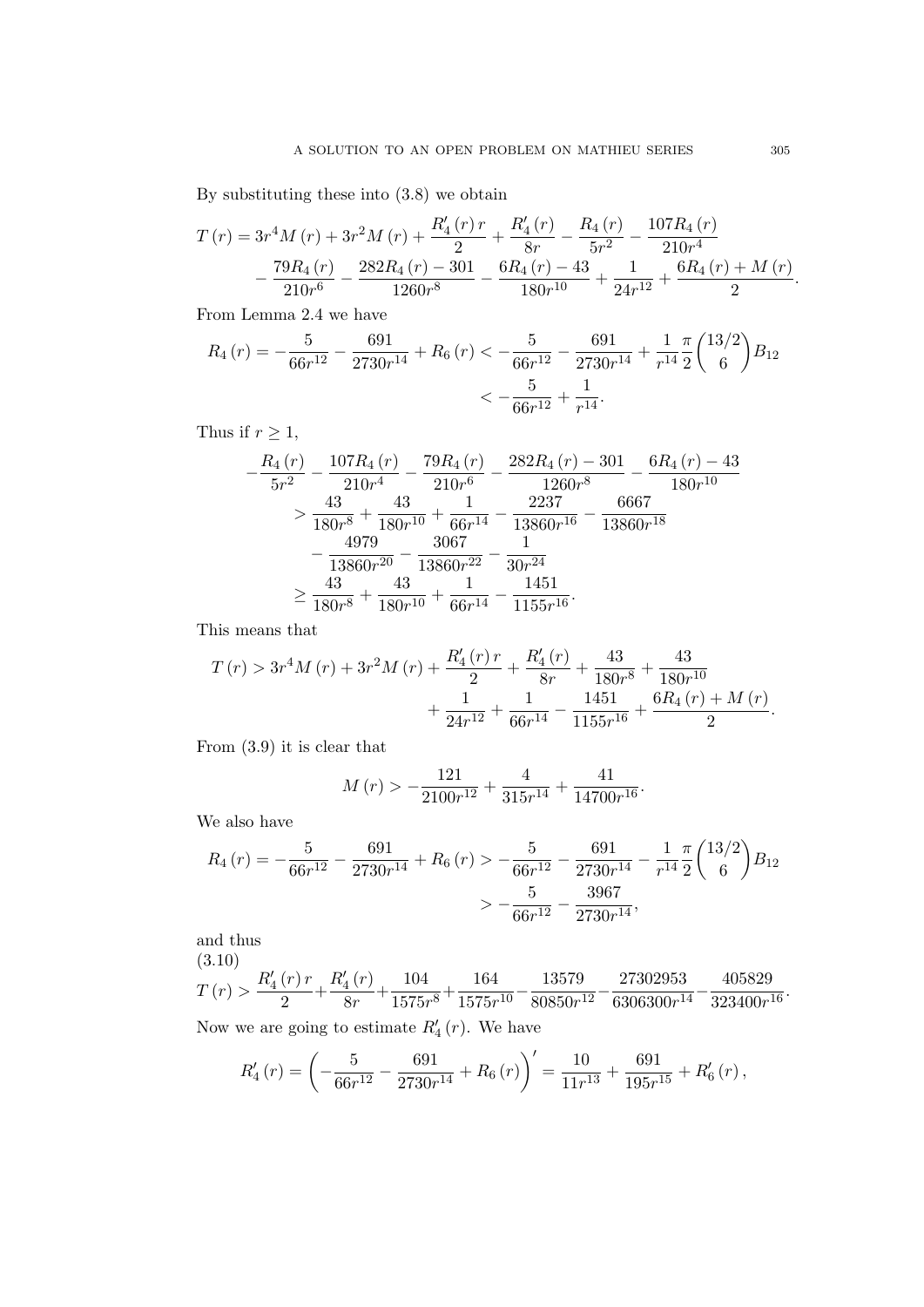where

$$
R'_6(r) = \left(\frac{1}{r^{14}} \int_0^\infty f^{(13)}(x) \cos(rx) dx\right)'
$$
  
=  $-\frac{14}{r^{15}} \int_0^\infty f^{(13)}(x) \cos(rx) dx - \frac{1}{r^{14}} \int_0^\infty x f^{(13)}(x) \sin(rx) dx$   
=  $-\frac{14}{r} R_6(r) - \frac{1}{r^{14}} \int_0^\infty x f^{(13)}(x) \sin(rx) dx.$ 

Russell showed that

$$
\left| f^{(k)}(x) \right| \le \frac{k! 2 \cdot \zeta(k)}{(2\pi)^k},
$$

$$
\left| f^{(k)}(2\pi x) \right| \le \frac{k!}{(2\pi)^k} \sum_{n \ge 1} \frac{2n}{(n^2 + x^2)^{(k+1)/2}},
$$

if  $k \geq 2$ . Diananda [3] proved the inequality

$$
\sum_{n\geq 1} \frac{2n}{(n^2+x^2)^{\mu}} < \frac{1}{(\mu-1) x^{2\mu-2}}, \ \mu > 1, \ x > 0.
$$

Thus

$$
\left| f^{(k)}\left(2\pi x\right) \right| < \frac{k!}{\left(2\pi\right)^k} \frac{2}{\left(k-1\right) x^{k-1}}, \ \ k > 1, \ \ x > 0.
$$

From these we obtain

$$
|R'_{6}(r)| \leq \frac{14}{r} |R_{6}(r)| + \frac{1}{r^{14}} \int_{0}^{2\pi} x |f^{(13)}(x)| |\sin (rx)| dx
$$
  
+ 
$$
\frac{4\pi^{2}}{r^{14}} \int_{1}^{\infty} x |f^{(13)}(2\pi x)| |\sin (2\pi rx)| dx
$$
  

$$
< \frac{14}{r} \frac{1}{r^{14}} \frac{\pi}{2} {13/2 \choose 6} B_{12} + \frac{1}{r^{14}} \int_{0}^{2\pi} x \frac{13! \cdot 2 \cdot \zeta (13)}{(2\pi)^{13}} dx
$$
  
+ 
$$
\frac{4\pi^{2}}{r^{14}} \int_{1}^{\infty} x \frac{13!}{(2\pi)^{13}} \frac{2}{12x^{12}} dx
$$
  

$$
< \frac{1051}{100r^{14}} + \frac{49}{3r^{15}}.
$$

Hence we finally have

$$
R'_4(r) > \frac{10}{11r^{13}} + \frac{691}{195r^{15}} - \frac{1051}{100r^{14}} - \frac{49}{3r^{15}} = \frac{10}{11r^{13}} - \frac{1051}{100r^{14}} - \frac{2494}{195r^{15}}.
$$

Plugging this into the right-hand side of (3.10), we find that

$$
T(r) > \frac{104}{1575r^8} + \frac{164}{1575r^{10}} + \frac{23171}{80850r^{12}} - \frac{1051}{200r^{13}} - \frac{16728577}{1576575r^{14}} - \frac{1051}{800r^{15}} - \frac{11997107}{4204200r^{16}}.
$$
  
Let  

$$
P(r) = \frac{104}{1575}r^8 + \frac{164}{1575}r^6 + \frac{23171}{80850}r^4 - \frac{1051}{200}r^3 - \frac{16728577}{1576575}r^2 - \frac{1051}{800}r - \frac{11997107}{4204200},
$$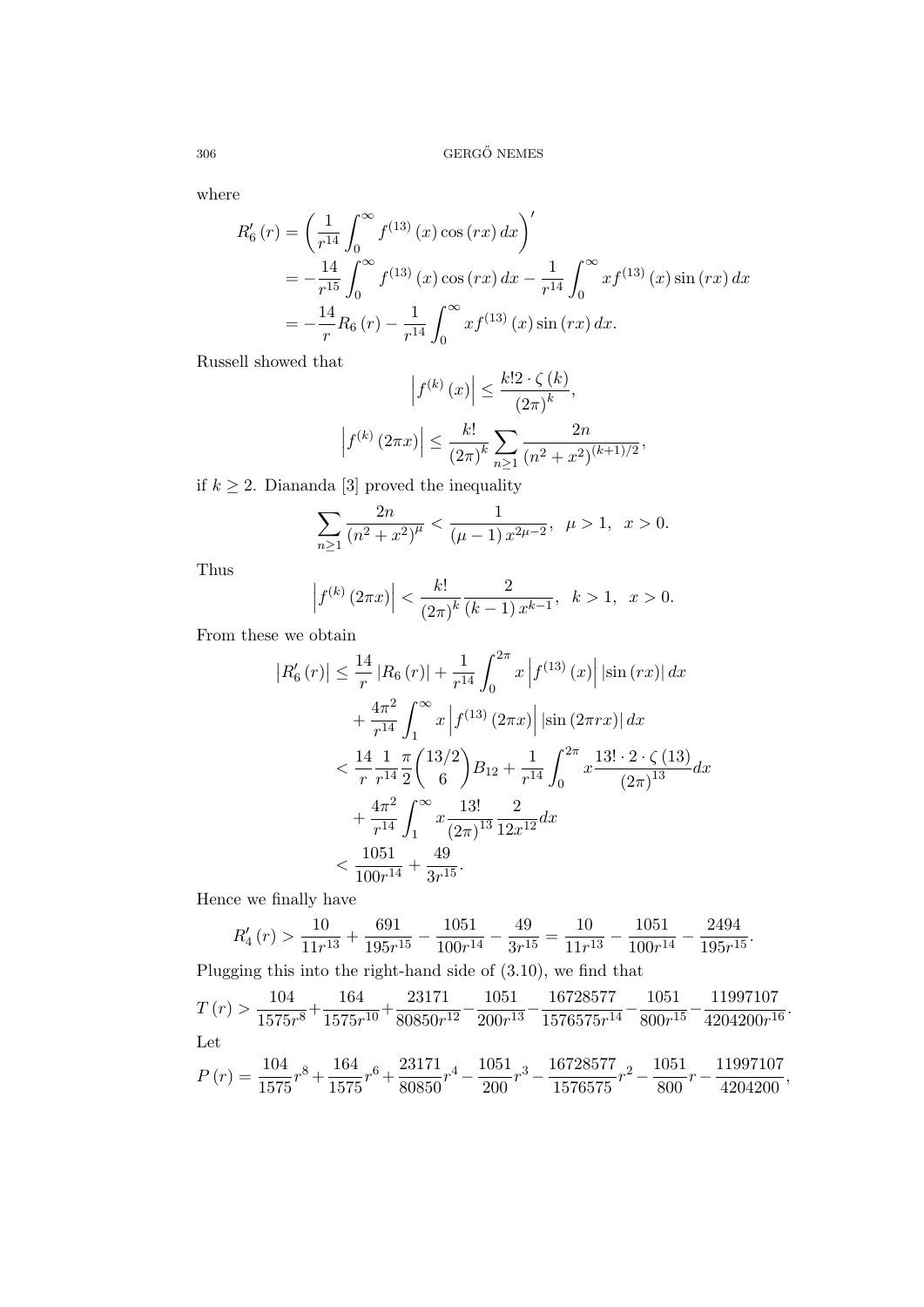then

<sup>P</sup> (<sup>r</sup> + 2.57) = <sup>104</sup> 1575 r <sup>8</sup> + 53456 39375 r <sup>7</sup> + 12123418 984375 r <sup>6</sup> + 1584201713 24609375 r 5 + 32175150922307 151593750000 r <sup>4</sup> + 8482041695506649 18949218750000 r 3 + 62685536289049749 111718750000000 r <sup>2</sup> + 263340412300075879103 821132812500000000 r + 5236655690345652768413 1970718750000000000000 .

Thus  $T(r) > 0$  if  $r > 2.57$ . Hence we showed that for  $r > 2.57$ ,  $\alpha(r)$  is a strictly decreasing function of r, satisfies the inequality  $\alpha(r) < \frac{\zeta(3)}{6\zeta(3)}$  $\frac{\zeta(3)}{6\zeta(3)-6}$  and  $\lim_{r\to+\infty} \alpha(r) = \frac{13}{30}$ . Numerical evaluation shows that  $\alpha(2.57) = 0.4709258826...$  $> \frac{13}{30} = 0.4333333333...$  From these it follows that  $\frac{13}{30} < \alpha(r)$  and we conclude the statement of the lemma.  $\square$ 

*Proof of Lemma 2.2.* To prove the lemma we show that  $T(r)$  defined by (3.8) is positive if  $0 < r \leq 0.3$ . It is well known (see for example [2]) that

$$
\sum_{n\geq 1} \frac{2n}{(n^2+r^2)^{\mu}} = \sum_{n\geq 0} (-1)^n 2\binom{\mu+n-1}{n} \zeta (2\mu+2n-1) r^{2n}, \ \mu > 0, \ 0 < r < 1.
$$

Here  $\zeta$  denotes Riemann's Zeta function. And thus

$$
S(r) = \sum_{n\geq 1} \frac{2n}{(n^2 + r^2)^2} = \sum_{n\geq 0} (-1)^n (2n + 2) \zeta (2n + 3) r^{2n},
$$

$$
\sum_{n\geq 1} \frac{2n}{(n^2 + r^2)^3} = \sum_{n\geq 0} (-1)^n (n + 1) (n + 2) \zeta (2n + 5) r^{2n}.
$$

These series are alternating and for fixed  $0 < r \leq 0.3$ , the sequences

$$
s_n = (2n + 2) \zeta (2n + 3) r^{2n},
$$
  
\n
$$
t_n = (n + 1) (n + 2) \zeta (2n + 5) r^{2n}
$$

are monotonically decreasing. By Leibniz's theorem we find

$$
\sum_{n\geq 1} \frac{2n}{(n^2+r^2)^2} = 2\zeta(3) - 4\zeta(5) r^2 + 6\zeta(7) r^4 - \theta_r \cdot 8\zeta(9) r^6,
$$
  

$$
\sum_{n\geq 1} \frac{2n}{(n^2+r^2)^3} = 2\zeta(5) - 6\zeta(7) r^2 + 12\zeta(9) r^4 - \rho_r \cdot 20\zeta(11) r^6,
$$

where  $0 < \theta_r, \rho_r < 1$  and  $0 < r \leq 0.3$ . By plugging these into (3.8), we obtain

$$
T(r) > \left(3r^4 + 3r^2 + \frac{1}{2}\right) \left(2\zeta(3) - 4\zeta(5)r^2 + 6\zeta(7)r^4 - 8\zeta(9)r^6\right)^2
$$

$$
- \left(6r^2 + 2\right) \left(2\zeta(3) - 4\zeta(5)r^2 + 6\zeta(7)r^4\right)
$$

$$
- \left(2r^2 + \frac{1}{2}\right) \left(2\zeta(5) - 6\zeta(7)r^2 + 12\zeta(9)r^4\right) + 3 = Q(r).
$$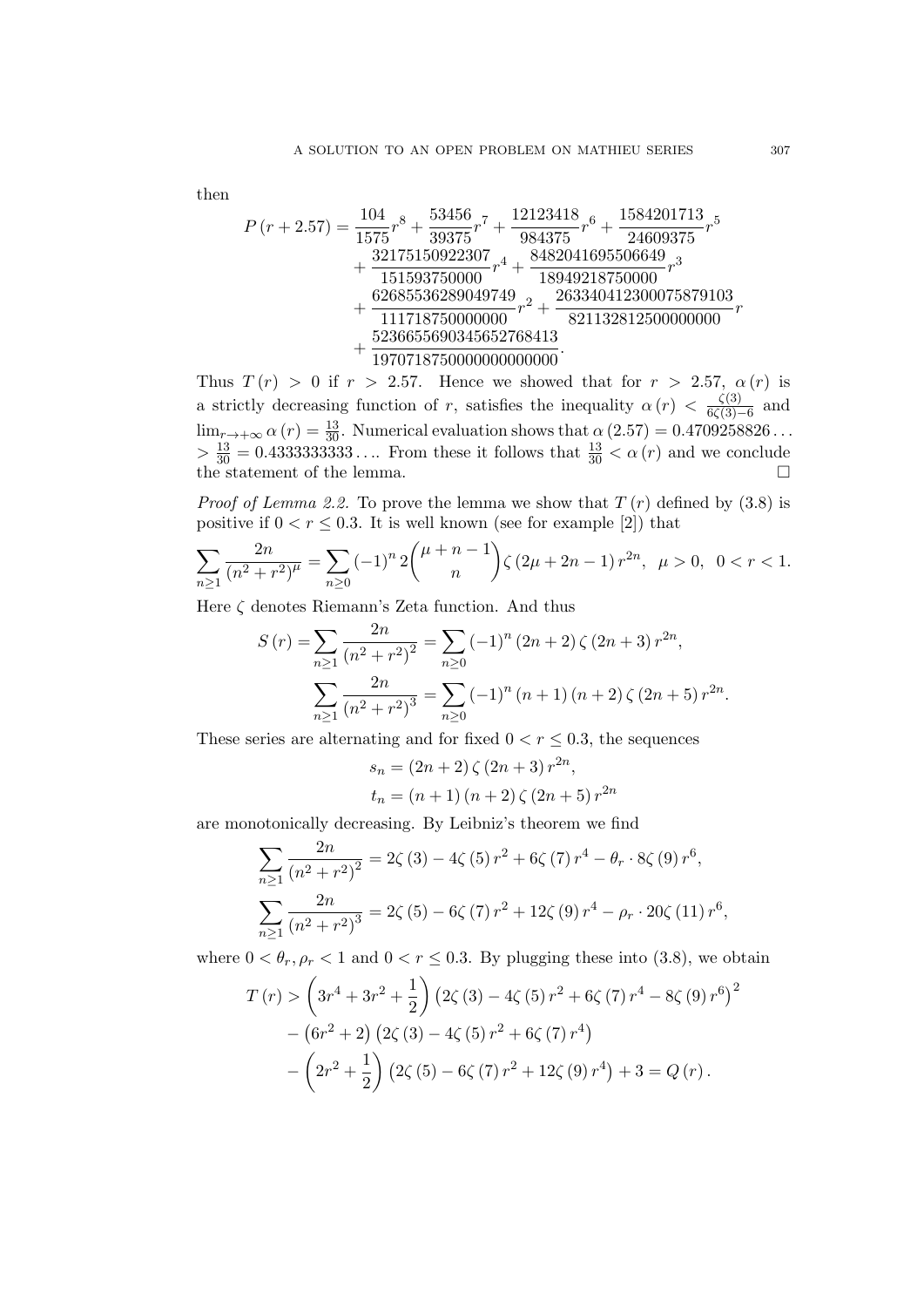## ${\rm GERG\H}{}^{\!\!\!\!\prime} \, {\rm NEMES}$

The right-hand side is a polynomial of degree 16. It can be shown that the polynomial  $(r+\frac{10}{3})$  $\frac{10}{3}\big)^{16}$   $Q\left(\frac{1}{r+1}\right)$  $\frac{1}{r+10/3}$  has only positive coefficients, thus  $Q(r)$  is positive on the range  $0 < r \leq 0.3$ , hence  $\alpha$  is strictly decreasing there. This means that  $\frac{13}{30} < \alpha(0.3) \leq \alpha(r) < \alpha(0^+) = \frac{\zeta(3)}{6\zeta(3)-6}$ , which completes the proof of the lemma.  $\square$ 

Proof of Lemma 2.3. As an application of the Euler–Maclaurin summation formula, Lampret [6] proved that

$$
S(r) = \sum_{n=1}^{m-1} \frac{2n}{(n^2 + r^2)^2} + \frac{1}{m^2 + r^2} + \frac{m}{(m^2 + r^2)^2} + \frac{3m^2 - r^2}{6(m^2 + r^2)^3} + \rho(m, r),
$$

where

$$
|\rho(m,r)| \le \frac{5m^4 + 15m^2r^2 + 6r^4}{16(m^2 + r^2)^5}
$$

.

With  $m = 5$  we obtain

$$
S(r) > \sum_{n=1}^{4} \frac{2n}{(n^{2} + r^{2})^{2}} + \frac{1}{25 + r^{2}} + \frac{5}{(25 + r^{2})^{2}} + \frac{75 - r^{2}}{6(25 + r^{2})^{3}}
$$

$$
- \frac{3125 + 375r^{2} + 6r^{4}}{16(25 + r^{2})^{5}} := Z_{1}(r),
$$

and

$$
Z_1(r) - \frac{1}{r^2 + 1/2} > 0, r > 0.
$$

According to  $(3.2)$ ,  $(3.3)$  and  $(3.4)$  we have

$$
\alpha(r) < \frac{\left(12r^4 + 2r^2 - 1\right)Z_1(r) - 12r^2}{12 - \left(12r^2 + 6\right)Z_1(r)}, \ r > 0.
$$

The right-hand side is a rational function of  $r$ . Let

$$
\frac{d}{dr}\frac{\left(12r^4+2r^2-1\right)Z_1(r)-12r^2}{12-\left(12r^2+6\right)Z_1(r)}=\frac{\varphi_1\left(r\right)}{\psi_1\left(r\right)},
$$

where  $\varphi_1(r)$  and  $\psi_1(r)$  are polynomials in  $r$ ,  $\psi_1(r) > 0$ .  $\varphi_1(r)$  has degree 45 and  $\left(r+\frac{1}{2.57}\right)^{45} \varphi_1\left(\frac{1}{r+1/2.57}\right) < 0$  if  $r > 0$  since its every coefficient is negative. Hence

$$
\frac{\left(12r^4+2r^2-1\right)Z_1\left(r\right)-12r^2}{12-\left(12r^2+6\right)Z_1\left(r\right)}
$$

is a strictly decreasing function of r if  $0 \le r \le 2.57$ . Its value at 0.3 is  $0.9596637512... < \frac{\zeta(3)}{6\zeta(3)-6}$ , thus  $\alpha(r) < \frac{\zeta(3)}{6\zeta(3)-6}$  $\frac{\zeta(3)}{6\zeta(3)-6}$  if  $0.3 < r \leq 2.57$ . If  $m = 4$ ,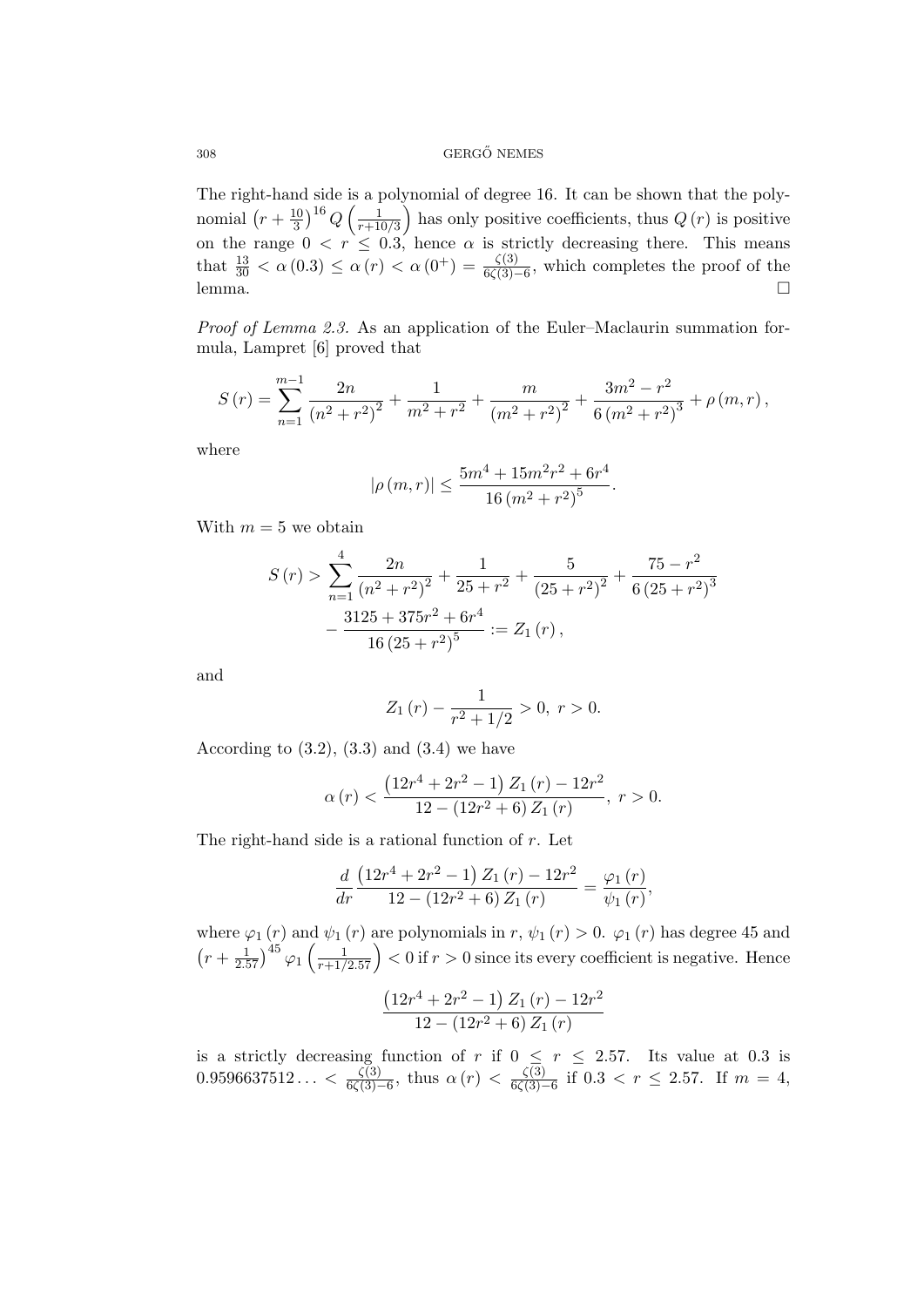Lampret's formula gives

$$
Z_{2}(r) := \sum_{n=1}^{3} \frac{2n}{(n^{2} + r^{2})^{2}} + \frac{1}{16 + r^{2}} + \frac{4}{(16 + r^{2})^{2}} + \frac{48 - r^{2}}{6(16 + r^{2})^{3}} + \frac{1280 + 240r^{2} + 6r^{4}}{16(16 + r^{2})^{5}} > S(r).
$$

Since  $S(r) > \frac{1}{r^2+1}$  $\frac{1}{r^2+1/2}$ , according to (3.2), (3.3) and (3.4) we obtain

$$
\alpha(r) > \frac{\left(12r^4 + 2r^2 - 1\right)Z_2(r) - 12r^2}{12 - \left(12r^2 + 6\right)Z_2(r)}, r > 0.
$$

Again, the right-hand side is a rational function of  $r$ , let

$$
\frac{d}{dr}\frac{\left(12r^{4}+2r^{2}-1\right)Z_{2}\left(r\right)-12r^{2}}{12-\left(12r^{2}+6\right)Z_{2}\left(r\right)}=\frac{\varphi_{2}\left(r\right)}{\psi_{2}\left(r\right)},
$$

where  $\varphi_2(r)$  and  $\psi_2(r)$  are polynomials in r,  $\psi_2(r) > 0$ .  $\varphi_2(r)$  has only negative coefficients, hence

$$
\frac{(12r^4+2r^2-1) Z_2(r) - 12r^2}{12 - (12r^2+6) Z_2(r)}
$$

is a strictly decreasing function of r if  $r > 0$ . Its value at 2.57 is 0.4360975104... >  $\frac{13}{30}$ , thus  $\alpha(r) > \frac{13}{30}$  if  $0.3 < r \le 2.57$  and this completes the proof.

# 4. Proof of Theorem 1.1

From the lemmas we conclude that

1

$$
\alpha (+\infty) = \frac{13}{30} < \alpha (r) < \frac{\zeta (3)}{6\zeta (3) - 6} = \alpha (0^+),
$$

if  $r > 0$ . By the definition of  $\alpha(r)$  this is equivalent to

$$
\cfrac{1}{r^2 + \cfrac{1}{2} - \cfrac{4r^2 + 1}{12} \left(r^2 + \cfrac{\zeta(3)}{6\zeta(3) - 6}\right)^{-1}} < S\left(r\right) < \cfrac{1}{r^2 + \cfrac{1}{2} - \cfrac{4r^2 + 1}{12} \left(r^2 + \cfrac{13}{30}\right)^{-1}}.
$$

We have

$$
\lim_{r \to 0^+} \frac{1}{r^2 + \frac{1}{2} - \frac{4r^2 + 1}{12} \left( r^2 + \frac{\zeta(3)}{6\zeta(3) - 6} \right)^{-1}} = 2\zeta(3) = S(0^+),
$$

thus the lower bound is sharp. From Lemma 2.4

$$
S(r) \sim \frac{1}{r^2} - \frac{1}{6r^4} - \frac{1}{30r^6} - \frac{1}{42r^8} - \frac{1}{30r^{10}} - \frac{5}{66r^{12}} - \cdots,
$$

as  $r \to +\infty$ . Plugging this into (3.1) yields

$$
\alpha(r) \sim \frac{13}{30} + \frac{104}{525r^2} + \frac{592}{2625r^4} + \frac{404032}{1010625r^6} + \cdots,
$$